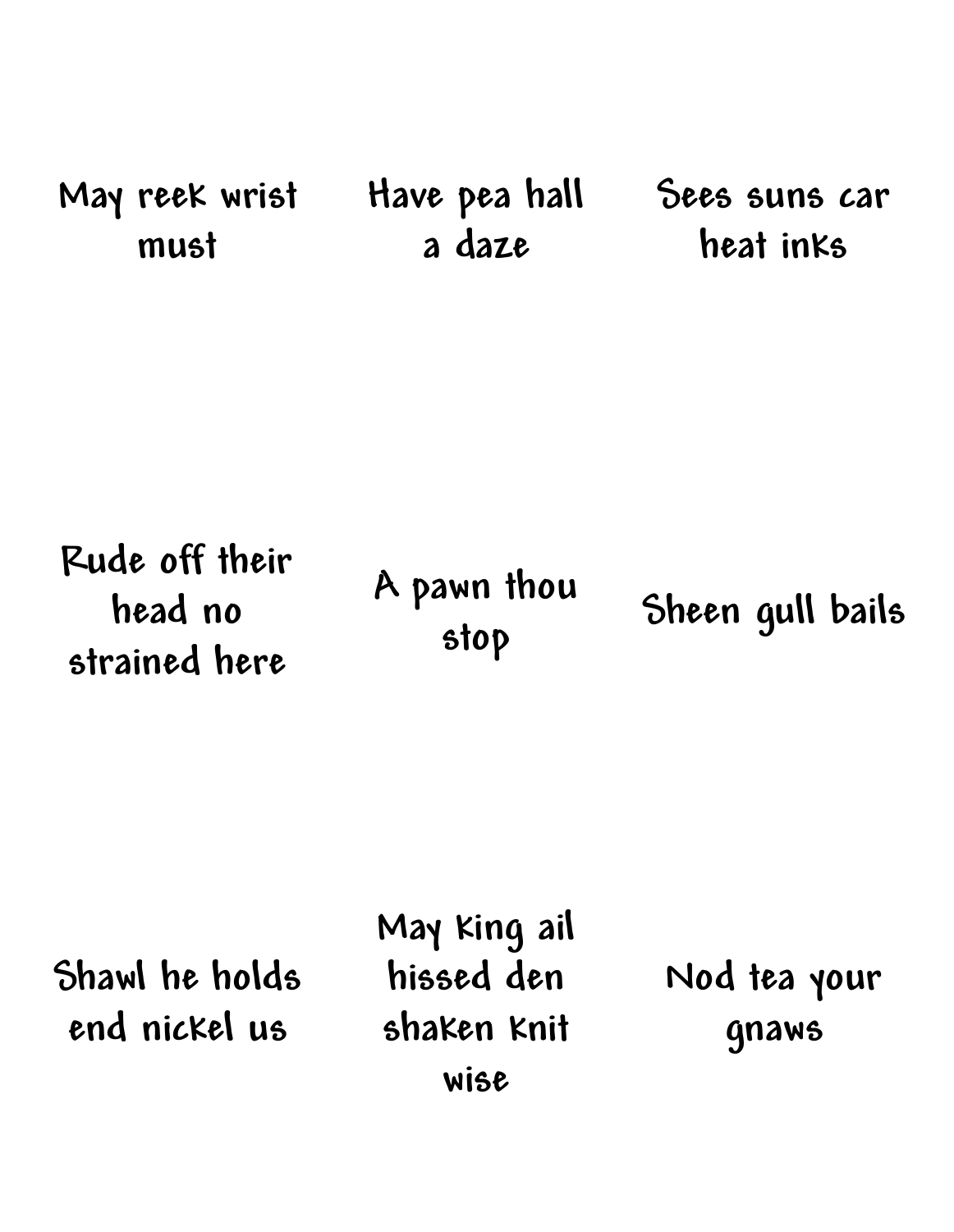| Happy Holidays     | Merry Christmas                     |
|--------------------|-------------------------------------|
|                    |                                     |
|                    |                                     |
|                    |                                     |
|                    |                                     |
|                    |                                     |
|                    |                                     |
|                    |                                     |
|                    |                                     |
|                    |                                     |
| Up On the Housetop | Rudolf the Red-Nosed Reindeer       |
|                    |                                     |
|                    |                                     |
|                    |                                     |
|                    |                                     |
|                    |                                     |
|                    |                                     |
|                    |                                     |
|                    |                                     |
|                    |                                     |
|                    | Jolly Old Saint Nicolas             |
|                    |                                     |
|                    |                                     |
|                    |                                     |
|                    |                                     |
|                    |                                     |
|                    |                                     |
|                    |                                     |
|                    |                                     |
|                    | Making a list and checking it twice |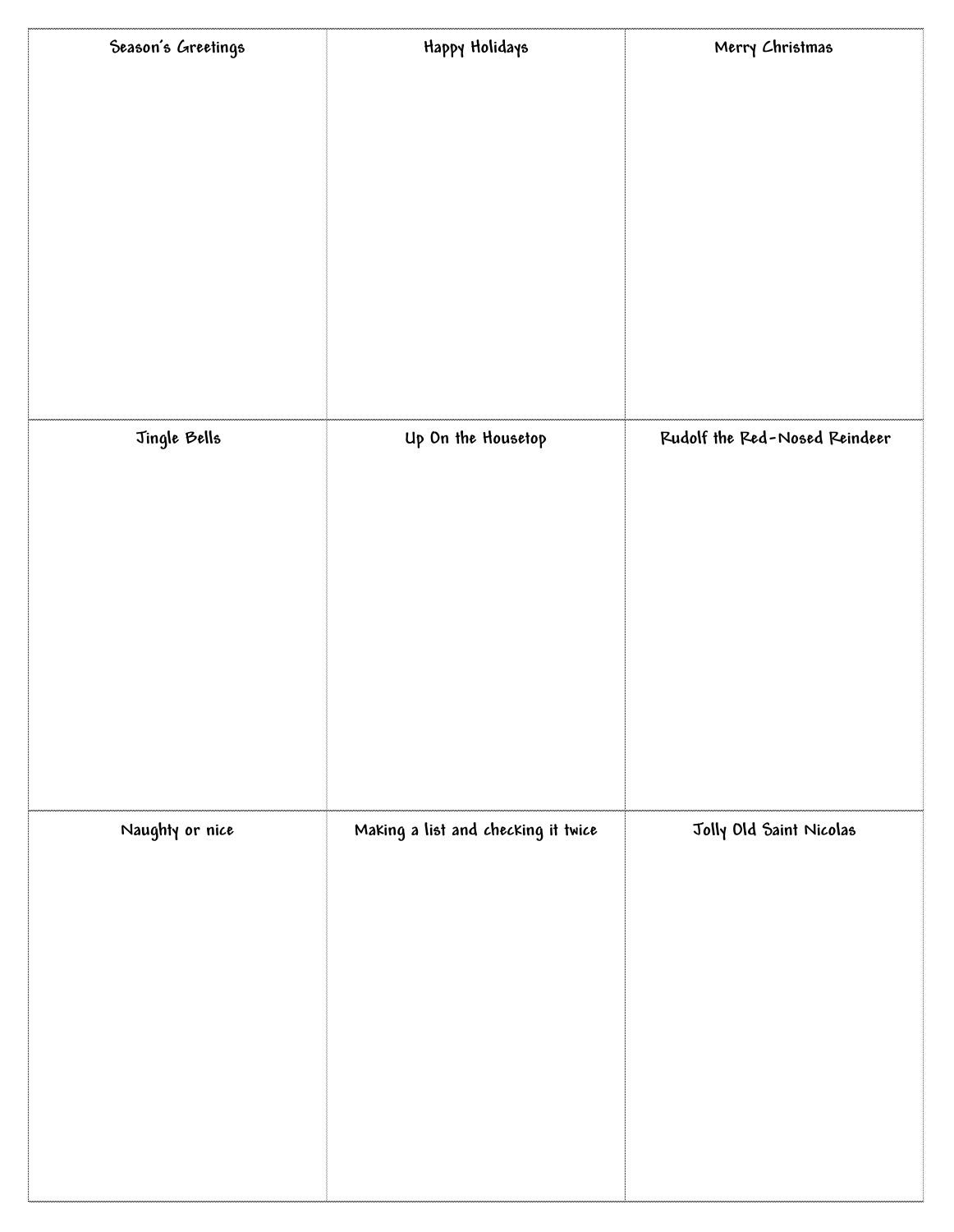**Led deeds no led hits know led deeds no**

**Whew itch chew aim hairy car hiss moss**

**Miss hold oh**

**Won or soap buns lay**

**Oaf her there if fur rend threw dew hoods**

**Half Faye hall leach all leak grease muss**

**Hear gums and duck laws**

**Sand tuck glosses gum mink dude down**

**Gin gull halt away**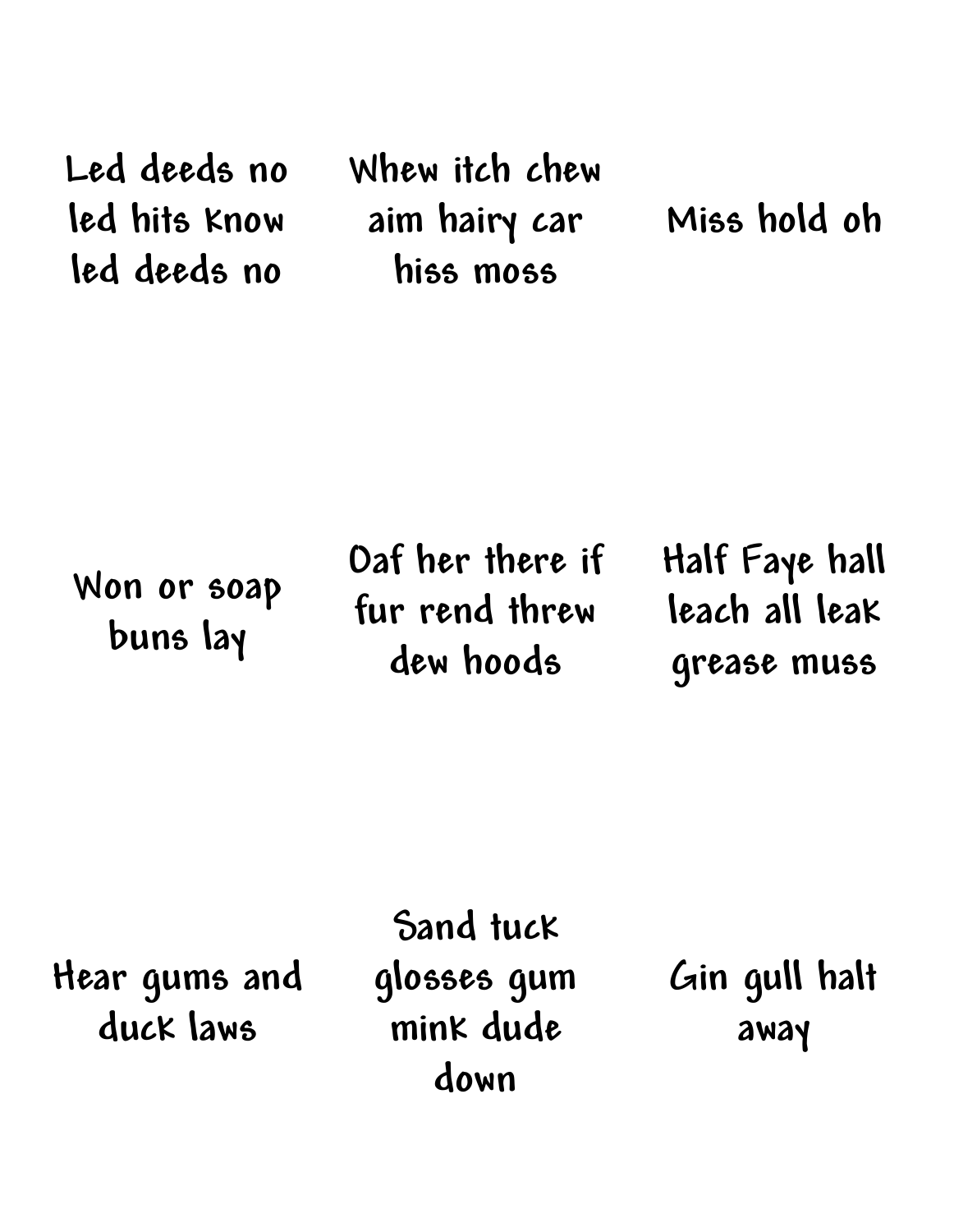| Mistletoe                     | We wish you a merry Christmas        | Let is snow, let it snow, let it snow |
|-------------------------------|--------------------------------------|---------------------------------------|
|                               |                                      |                                       |
|                               |                                      |                                       |
|                               |                                      |                                       |
|                               |                                      |                                       |
|                               |                                      |                                       |
|                               |                                      |                                       |
|                               |                                      |                                       |
|                               |                                      |                                       |
|                               |                                      |                                       |
| Have a holly, jolly Christmas | Over the river and through the woods | One-horse open sleigh                 |
|                               |                                      |                                       |
|                               |                                      |                                       |
|                               |                                      |                                       |
|                               |                                      |                                       |
|                               |                                      |                                       |
|                               |                                      |                                       |
|                               |                                      |                                       |
|                               |                                      |                                       |
| Jingle all the way            | Santa Claus is coming to town        | Here comes Santa Claus                |
|                               |                                      |                                       |
|                               |                                      |                                       |
|                               |                                      |                                       |
|                               |                                      |                                       |
|                               |                                      |                                       |
|                               |                                      |                                       |
|                               |                                      |                                       |
|                               |                                      |                                       |
|                               |                                      |                                       |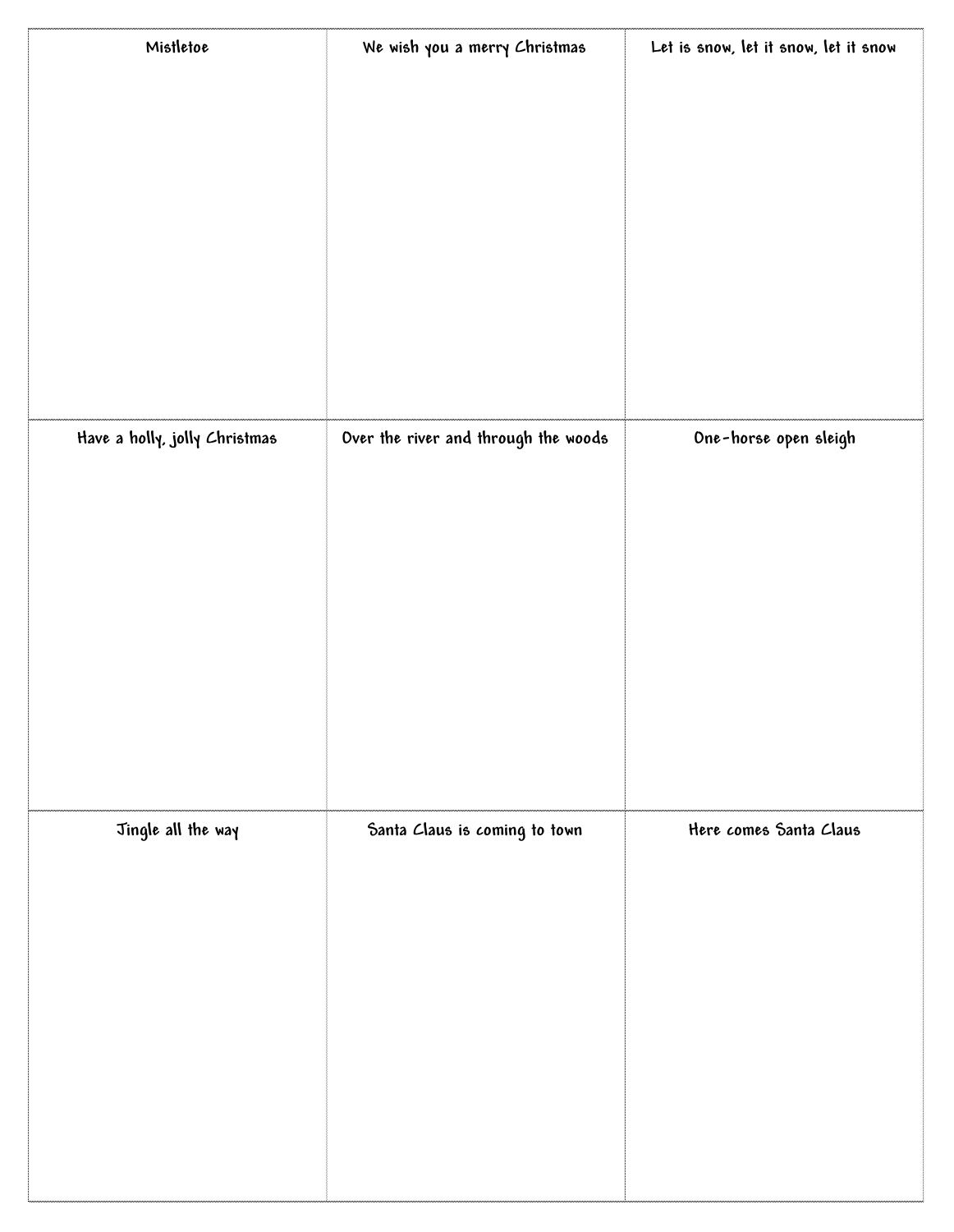**Duck grease musk air roll** **Hall eye wand fork wrist mosses might who fur hunt eat**

**Hall loud a hall he**

**Chess nods rows sting con nano pun far**

**Eyes awe mob meek hiss sings and tug laws**

**Car hiss car ring gull**

**Eat speak in inked who'll hook all hot lock car hiss mussed**

**Mayor daze beam hairy rent bride**

**Oak crease muster he**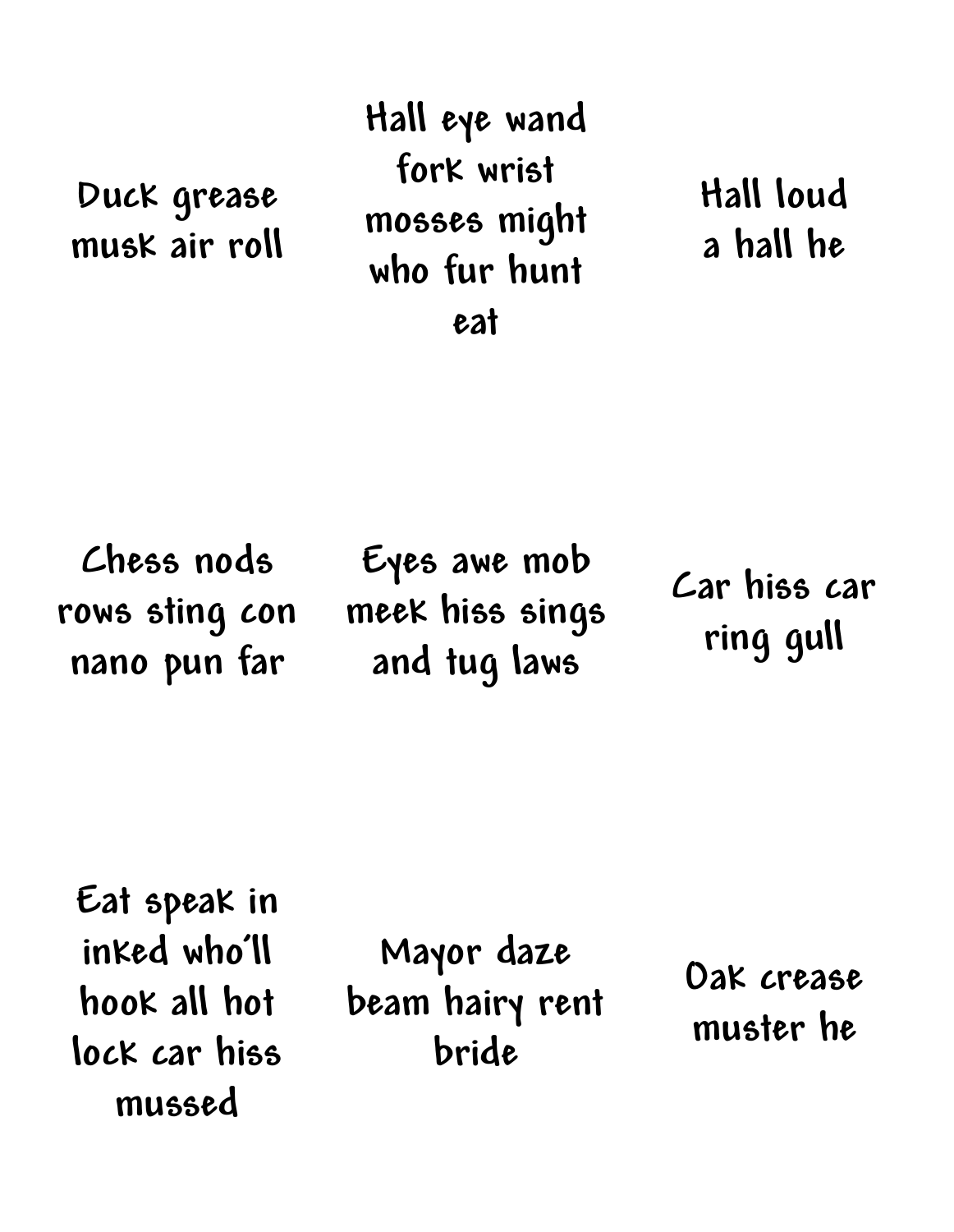| Haul out the holly | All I want for Christmas is my two<br>front teeth | The Christmas Carol                            |
|--------------------|---------------------------------------------------|------------------------------------------------|
|                    |                                                   |                                                |
|                    |                                                   |                                                |
|                    |                                                   |                                                |
|                    |                                                   |                                                |
|                    |                                                   |                                                |
| Chris Kringle      | I Saw Mommy Kissing Santa Claus                   | Chestnuts roasting on an open fire             |
|                    |                                                   |                                                |
|                    |                                                   |                                                |
|                    |                                                   |                                                |
|                    |                                                   |                                                |
|                    |                                                   |                                                |
|                    |                                                   |                                                |
| Oh Christmas Tree  | May your days be merry and bright                 | It's beginning to look a lot like<br>Christmas |
|                    |                                                   |                                                |
|                    |                                                   |                                                |
|                    |                                                   |                                                |
|                    |                                                   |                                                |
|                    |                                                   |                                                |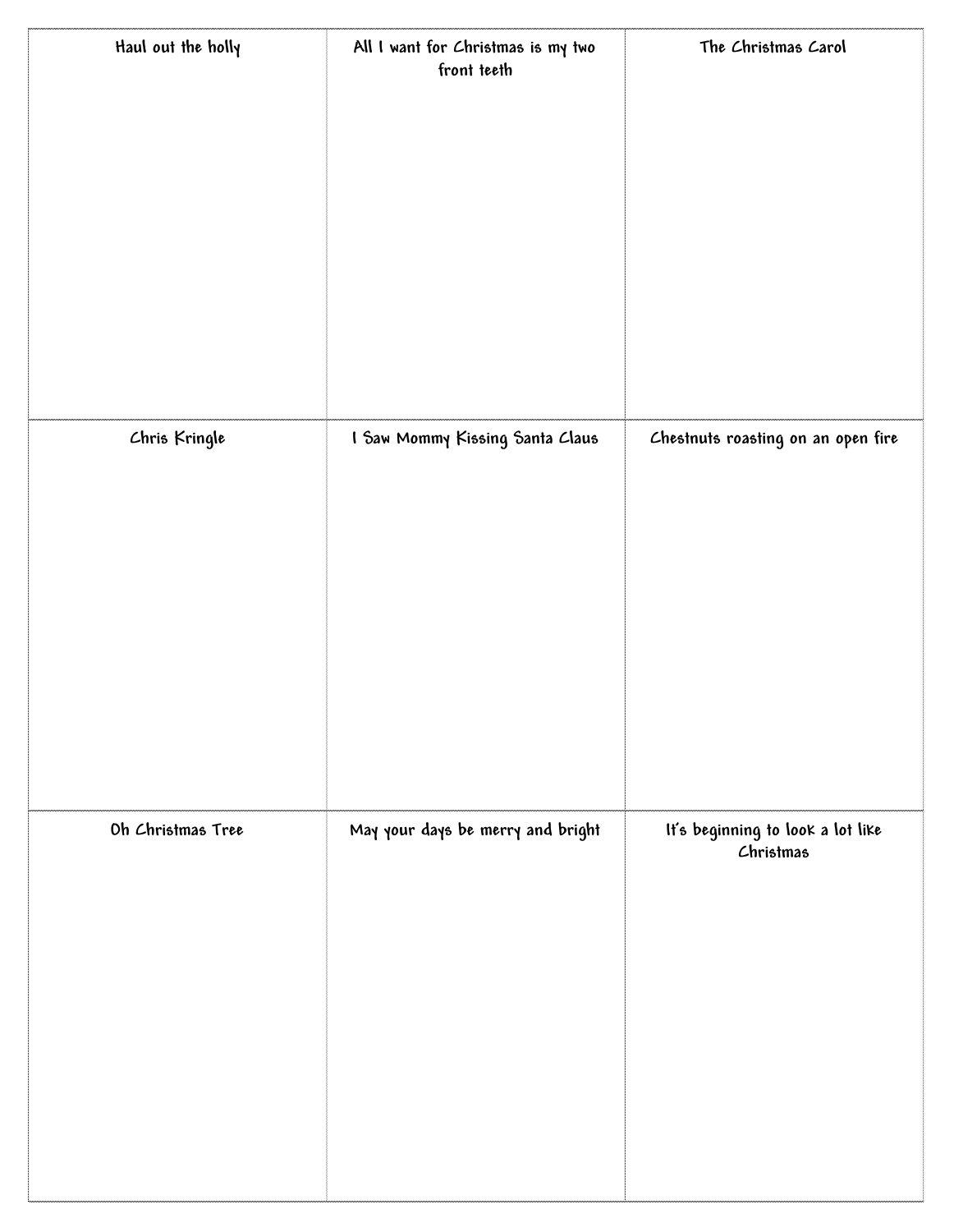**Fail lease gnaw feed odd**

**Chin sure purr red how says**

**Tug whose his skate ink vat**

**Car hand mock ought wrung oaf her buy are ain't here**

**Canned dig gains**

**You'll hog**

**Aisle half ape Luke wrist moss wheat ow chew**

**Done hut car wrack her Ache knock**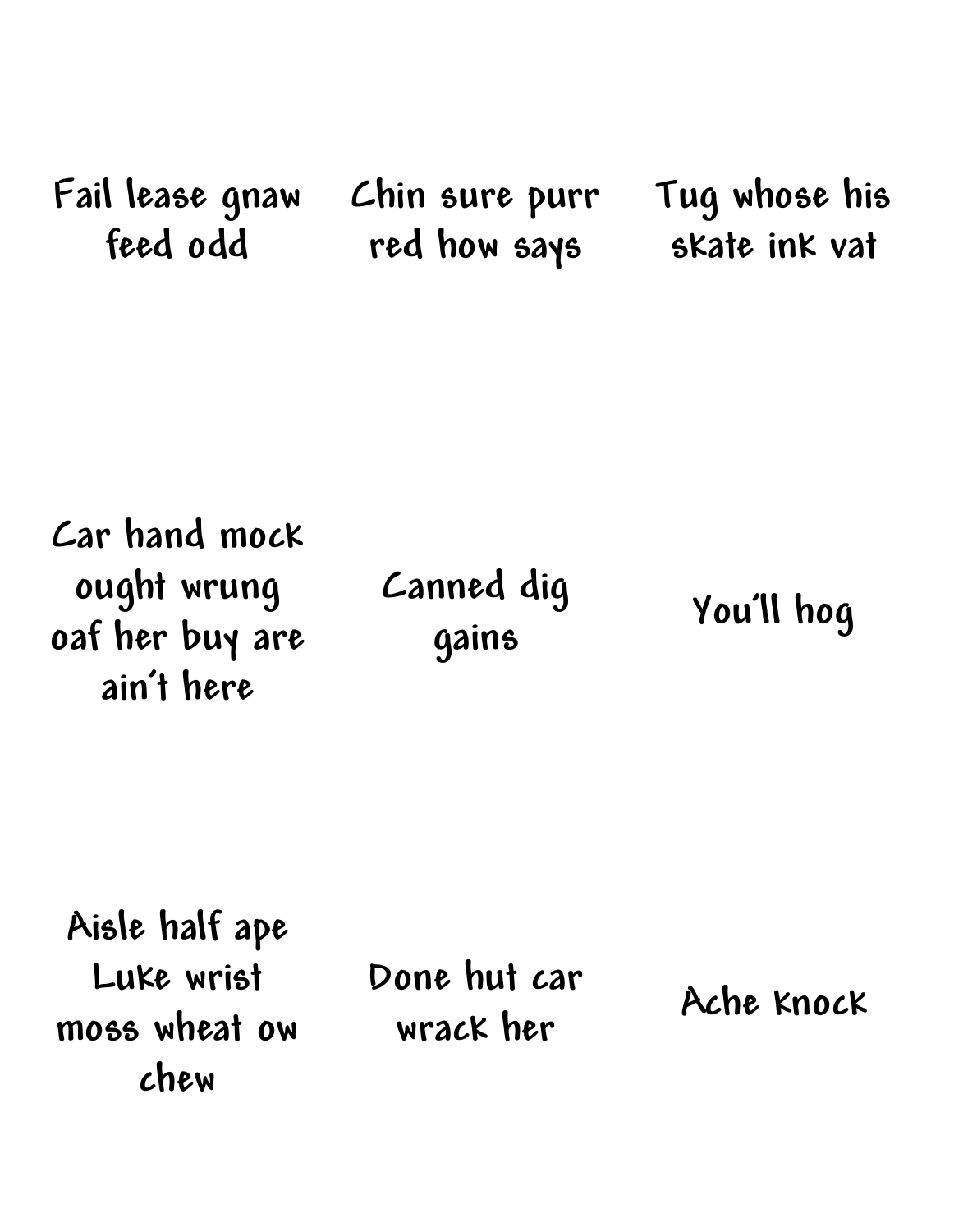| The goose is getting fat | Gingerbread houses | Feliz Navidad                        |
|--------------------------|--------------------|--------------------------------------|
|                          |                    |                                      |
|                          |                    |                                      |
|                          |                    |                                      |
|                          |                    |                                      |
|                          |                    |                                      |
|                          |                    |                                      |
|                          |                    |                                      |
|                          |                    |                                      |
|                          |                    | Grandma got run over by a reindeer   |
| Yule Log                 | Candy canes        |                                      |
|                          |                    |                                      |
|                          |                    |                                      |
|                          |                    |                                      |
|                          |                    |                                      |
|                          |                    |                                      |
|                          |                    |                                      |
|                          |                    |                                      |
|                          |                    |                                      |
| Eggnog                   | The Nutcracker     | I'll have blue Christmas without you |
|                          |                    |                                      |
|                          |                    |                                      |
|                          |                    |                                      |
|                          |                    |                                      |
|                          |                    |                                      |
|                          |                    |                                      |
|                          |                    |                                      |
|                          |                    |                                      |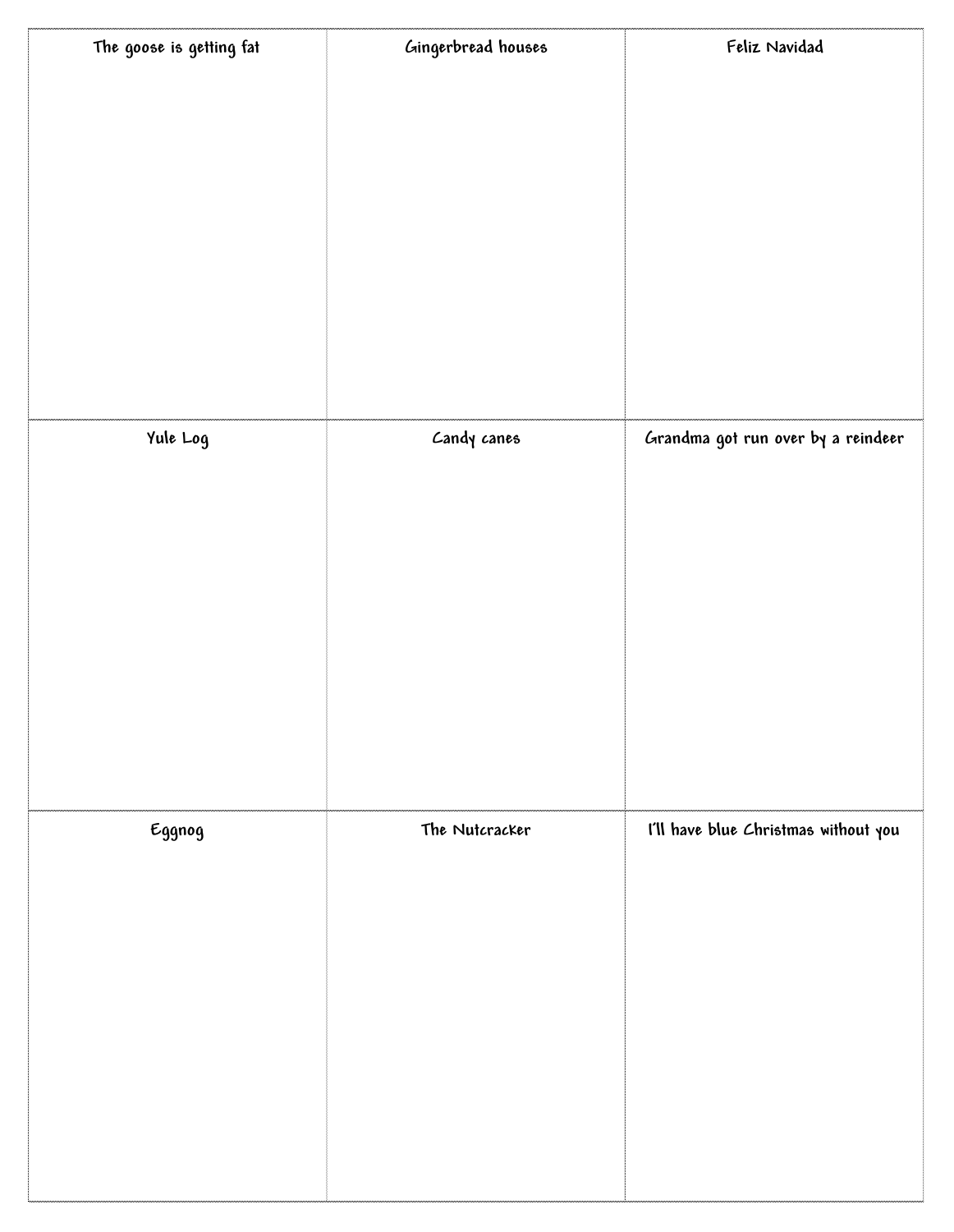**Add vend gal and her**

**Car hiss muss spells sorry ink kink**

**Pows huff hall he**

**Too elf daze huff crease must**

**Ape heart rich chin up hair tar he**

**Fife coal tenor inks**

**Could kink wents laws**

**Hear weak hum ache air roll link**

**Hall it hate rut itch shuns**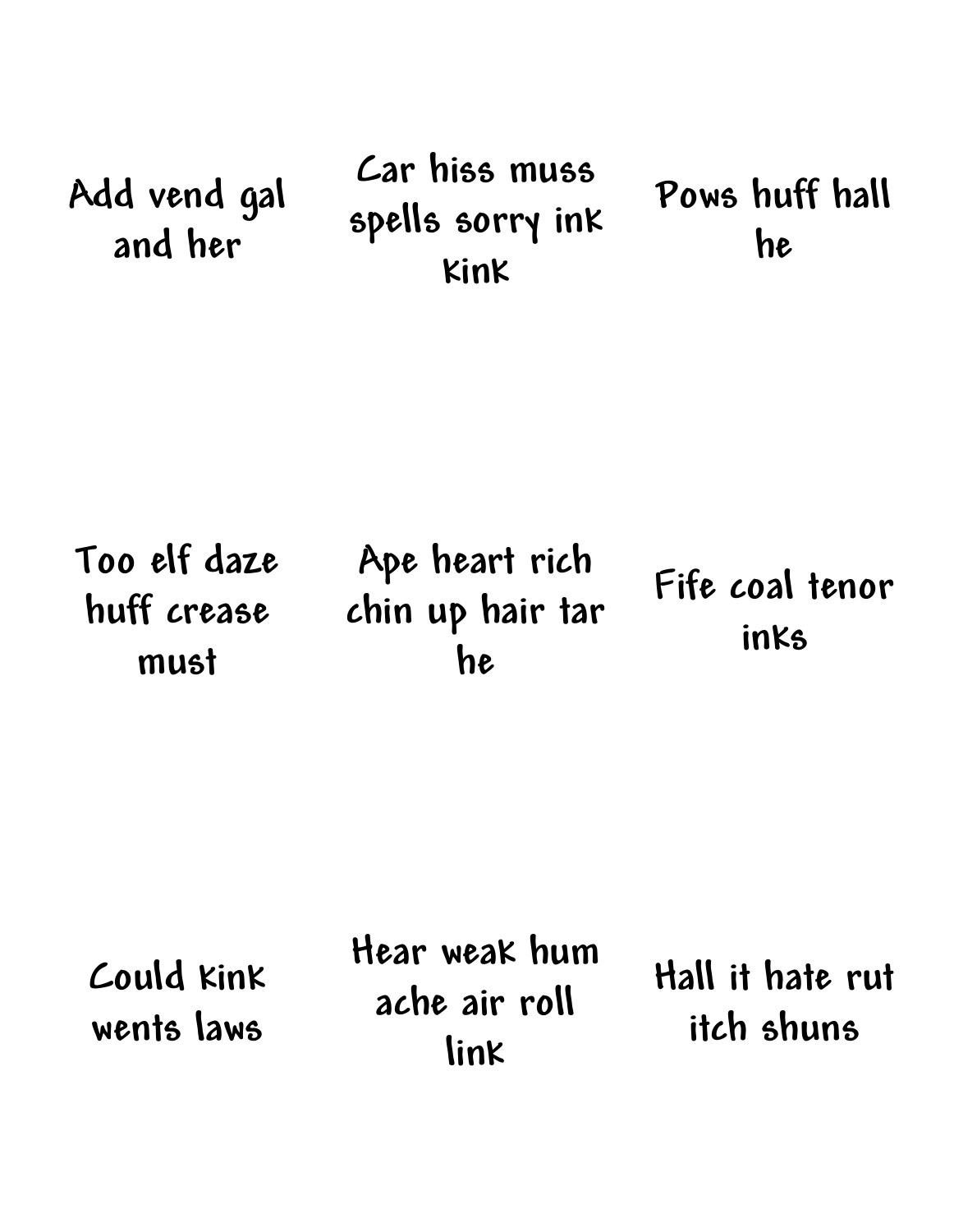| Boughs of holly    | Christmas bells are ringing | Advent calendar          |
|--------------------|-----------------------------|--------------------------|
|                    |                             |                          |
|                    |                             |                          |
|                    |                             |                          |
|                    |                             |                          |
|                    |                             |                          |
|                    |                             |                          |
|                    |                             |                          |
|                    |                             |                          |
|                    |                             |                          |
| Five golden rings  | A partridge in a pear tree  | Twelve days of Christmas |
|                    |                             |                          |
|                    |                             |                          |
|                    |                             |                          |
|                    |                             |                          |
|                    |                             |                          |
|                    |                             |                          |
|                    |                             |                          |
|                    |                             |                          |
| Holiday traditions | Here we come a-caroling     | Good King Wencelas       |
|                    |                             |                          |
|                    |                             |                          |
|                    |                             |                          |
|                    |                             |                          |
|                    |                             |                          |
|                    |                             |                          |
|                    |                             |                          |
|                    |                             |                          |
|                    |                             |                          |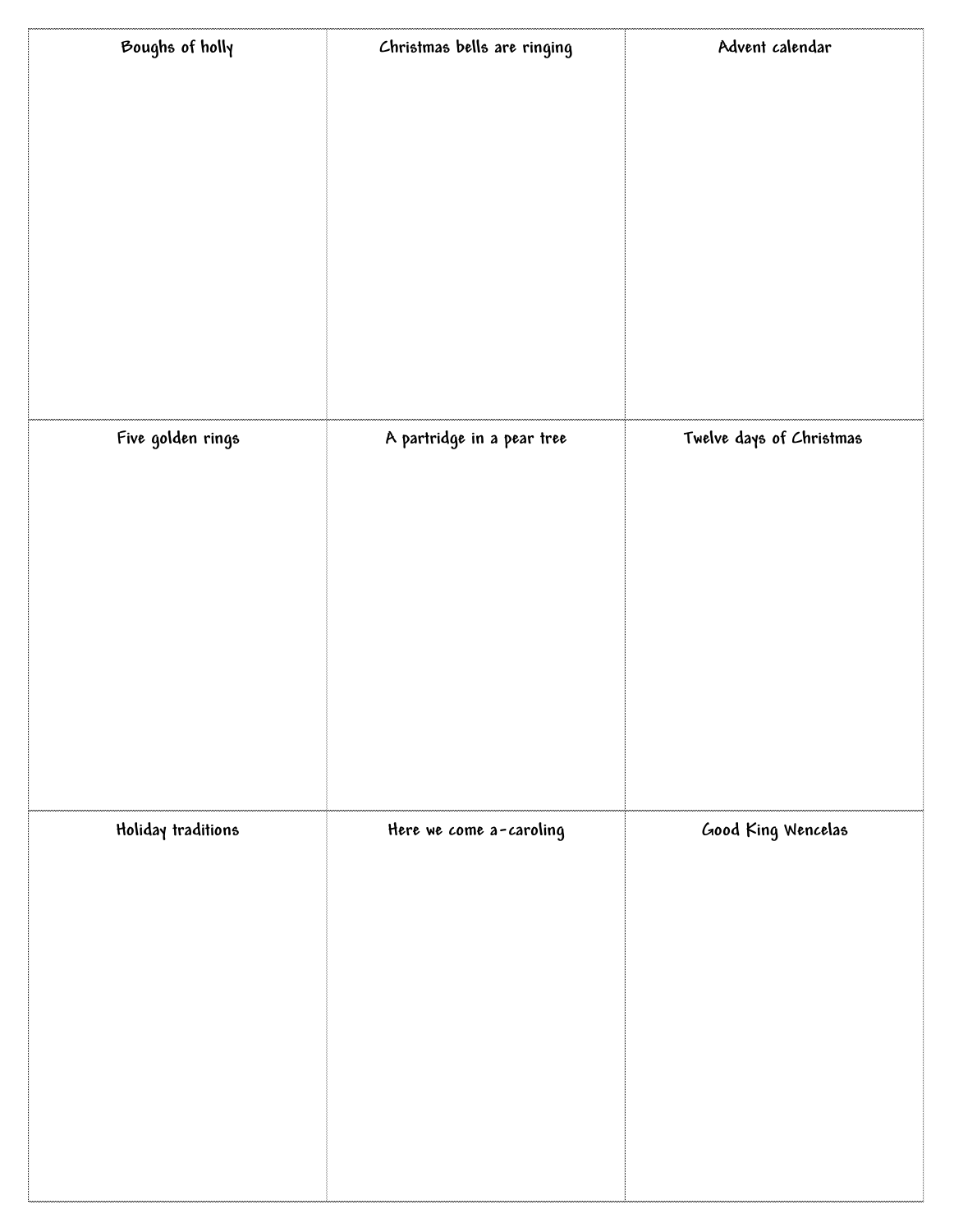## **Eye bee leave fins and dug laws**

**Fur root keg Rained here ends lay**

**Sand does were chop**

**Half chores elf aim hairy lid dull grease moss**

**Pie nick owns send hall leap Harry's**

**Could wheel tomb hen**

**Stalk kings tough hers**

**Eye boot attack conned each sures share**